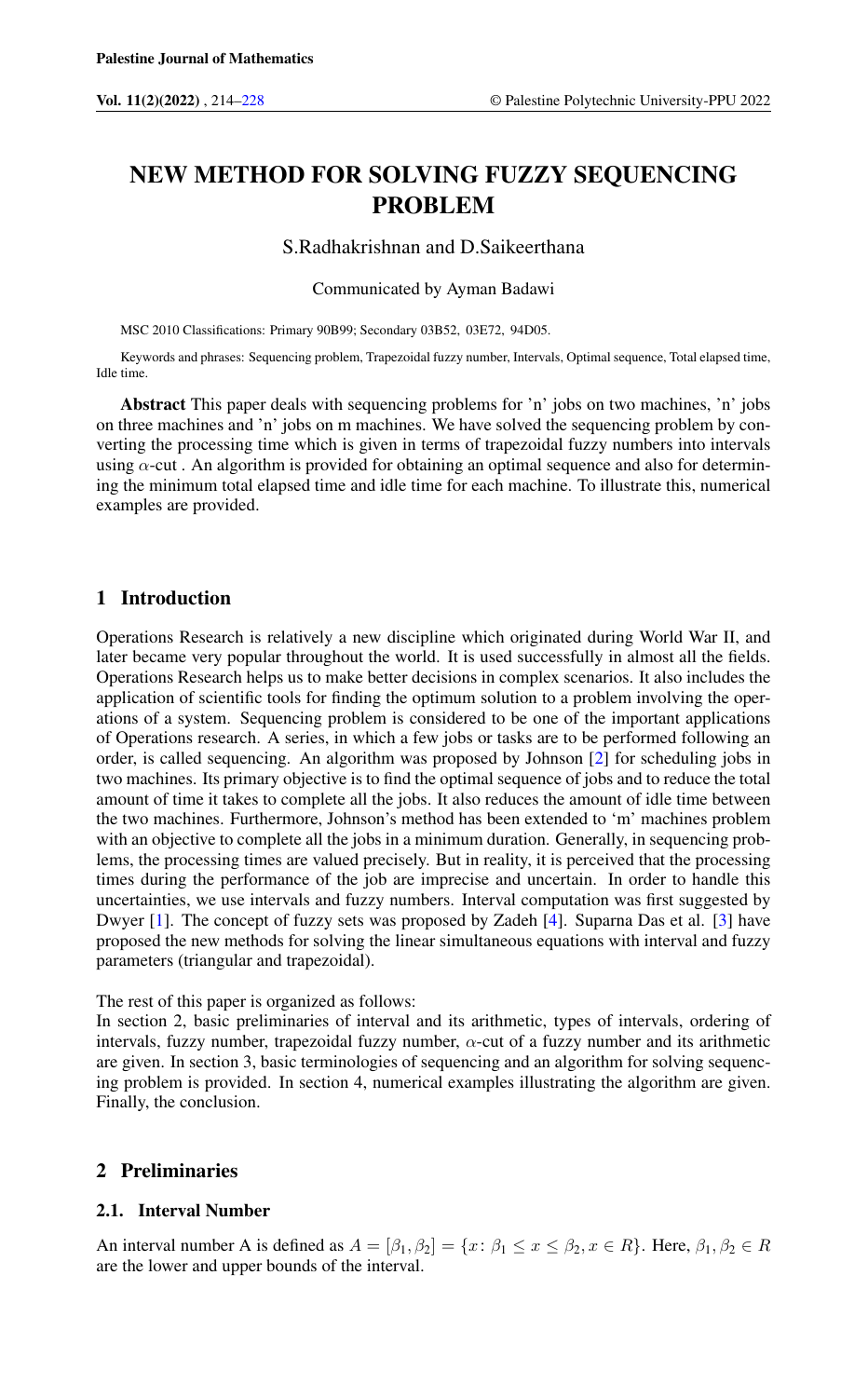#### Arithmetic operations of interval

Let  $A = [\beta_1, \beta_2]$  and  $B = [\gamma_1, \gamma_2]$  be two intervals. Then

**Addition**: 
$$
A + B = [\beta_1 + \gamma_1, \beta_2 + \gamma_2]
$$

**Subtraction**:  $A - B = [\beta_1 - \gamma_2, \beta_2 - \gamma_1]$ 

Multiplication :  $A \times B = [min(\beta_1\gamma_1, \beta_1\gamma_2, \beta_2\gamma_1, \beta_2\gamma_2), max(\beta_1\gamma_1, \beta_1\gamma_2, \beta_2\gamma_1, \beta_2\gamma_2)]$ 

**Division** :  $\frac{A}{B} = \frac{\left[\beta_1, \beta_2\right]}{\left[\gamma_1, \gamma_2\right]} = \left[\beta_1, \beta_2\right] \cdot \frac{1}{\left[\gamma_1, \gamma_2\right]}$ <br>where  $\frac{1}{\left[\gamma_1, \gamma_2\right]} = \left[\frac{1}{\gamma_2}, \frac{1}{\gamma_1}\right]$ ,  $0 \notin \left[\gamma_1, \gamma_2\right]$  $\frac{1}{[\gamma_1,0]}=[-\infty,\frac{1}{\gamma_1}]$  $\frac{1}{[0,\gamma_2]}=[\frac{1}{\gamma_2},\infty]$  and  $\frac{1}{[\gamma_1,\gamma_2]}=[-\infty,\frac{1}{\gamma_1}]\cup[\frac{1}{\gamma_2},\infty]=[-\infty,\infty],0\in[\gamma_1,\gamma_2]$ 

**Scalar Multiplication:** Let  $A = [\beta_1, \beta_2]$  then  $uA = [u\beta_1, u\beta_2], u \ge 0$  and  $uA = [u\beta_2, u\beta_1], u \leq 0.$ 

#### 2.2. Types of Intervals

Let  $A = [\beta_1, \beta_2]$  and  $B = [\gamma_1, \gamma_2]$  be two intervals. Therefore these can be classified into three types as follows :

#### Type I - Non overlapping intervals :

If two intervals are disjoint then they are known as non overlapping intervals.

#### Type II - Partially overlapping intervals :

If one interval contains the other interval partially then they are known as partially overlapping intervals.

Type III- Completely overlapping intervals : If one interval is completely contained in the other interval then they are known as completely overlapping intervals.

These three types of intervals are shown in the figures below



Figure 1. Type – I intervals



Figure 2. Type – II intervals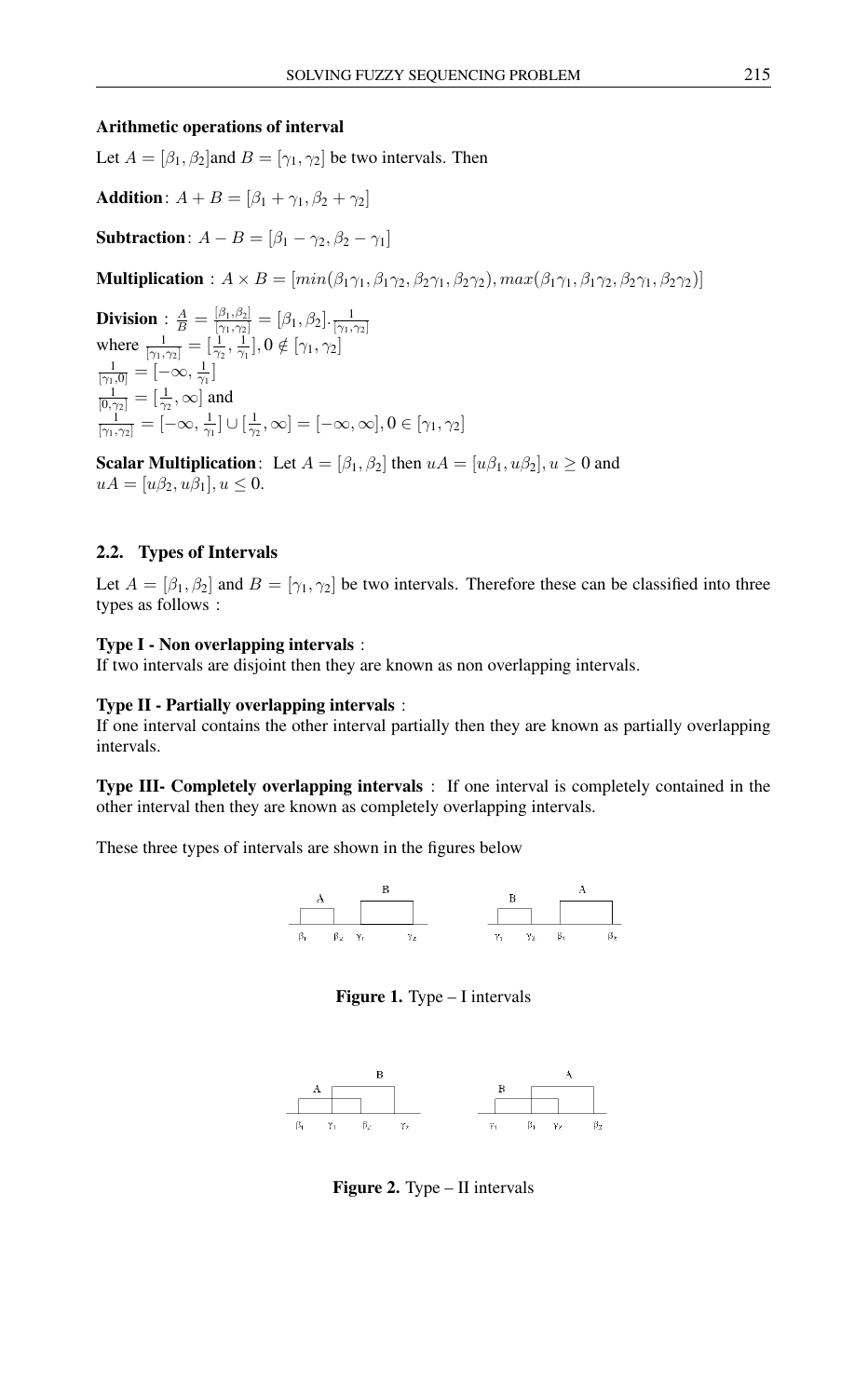

Figure 3. Type – III intervals

#### 2.3. Ordering of Intervals

Let  $A = [\beta_1, \beta_2]$  be the interval number. It can also be expressed by its centre and radius and is denoted by  $\langle a_c, a_w \rangle$ , where  $a_c = \frac{\beta_1 + \beta_2}{2}$  and  $a_w = \frac{\beta_2 - \beta_1}{2}$  and they are known as centre and radius of the interval respectively.

Let  $A = [\beta_1, \beta_2] = \langle a_c, a_w \rangle$  and  $B = [\gamma_1, \gamma_2] = \langle b_c, b_w \rangle$ . Then the relation on interval number is defined as

i.  $A < B$  iff  $a_c < b_c$  whenever  $a_c \neq b_c$ . ii.  $A > B$  iff  $a_c > b_c$  whenever  $a_c \neq b_c$ . iii.  $A < B$  iff  $a_w < b_w$  whenever  $a_c = b_c$ . iv.  $A > B$  iff  $a_w > b_w$  whenever  $a_c = b_c$ .

#### 2.4. Definition

The characteristic function  $\mu_A$  of a crisp set  $A \subseteq X$  assigns a value either 0 or 1 to each member in X. This function can be generalized to a function  $\mu_A$  such that the value assigned to the element of the universal set X will fall within a specified range i.e  $\mu_{\bar{A}}$ :  $X \to [0, 1]$ . The assigned value indicates the membership grade or degree of the element in the set A. The function  $\mu_{\bar{A}}$  is called the membership function and the set  $\bar{A} = \{(x, \mu_{\bar{A}}(x)) : x \in X\}$  defined by  $\mu_{\bar{A}}$  for each  $x \in X$  is called a fuzzy set.

#### 2.5. Fuzzy Number

A fuzzy set  $\bar{A}$  defined on a set of real number R is said to be a fuzzy number, if its membership function  $\mu_{\bar{A}}(x)$ :  $R \to [0, 1]$  satisfies the following properties. i.  $\overline{A}$  is convex. that is  $\mu_{\tilde{A}}\{\lambda x_1 + (1-\lambda)x_2\} \ge \min\{\mu_{\tilde{A}}(x_1), \mu_{\tilde{A}}(x_2)\}\$  for all  $x_1, x_2 \in R$  and  $\lambda \in [0, 1]$ ii.  $\tilde{A}$  is normal there exists an element  $x_0 \in \tilde{A}$  such that  $\mu_{\tilde{A}}(x_0) = 1$ iii.  $\mu_{\tilde{A}}(x)$  is piece wise continuous.

#### 2.6. Trapezoidal Fuzzy number

A fuzzy number  $\tilde{A} = (\beta_1, \beta_2, \beta_3, \beta_4)$  is said to be trapezoidal fuzzy number if its membership

function is given by 
$$
\mu_{\tilde{A}}(x) = \begin{cases} 0 & \text{if } x < \beta_1 \\ \frac{x-\beta_1}{\beta_2-\beta_1} & \text{if } \beta_1 \leq x \leq \beta_2 \\ 1 & \text{if } \beta_2 \leq x \leq \beta_3 \\ \frac{\beta_4 - x}{\beta_4 - \beta_3} & \text{if } \beta_3 \leq x \leq \beta_4 \\ 0 & \text{if } x > \beta_4 \end{cases}
$$

where  $\beta_1$ ,  $\beta_2$ ,  $\beta_3$  and  $\beta_4$  are real numbers.

#### 2.7. Definition of Alpha Cut

The crisp set of elements that belong to the fuzzy set  $\tilde{A}$  at least to the degree  $\alpha$  is called the  $\alpha$  level set.  $\bar{A}_{\alpha} = \{x \in X : \mu_{\tilde{A}}(x) \ge \alpha\}$  where  $\alpha \in [0, 1].$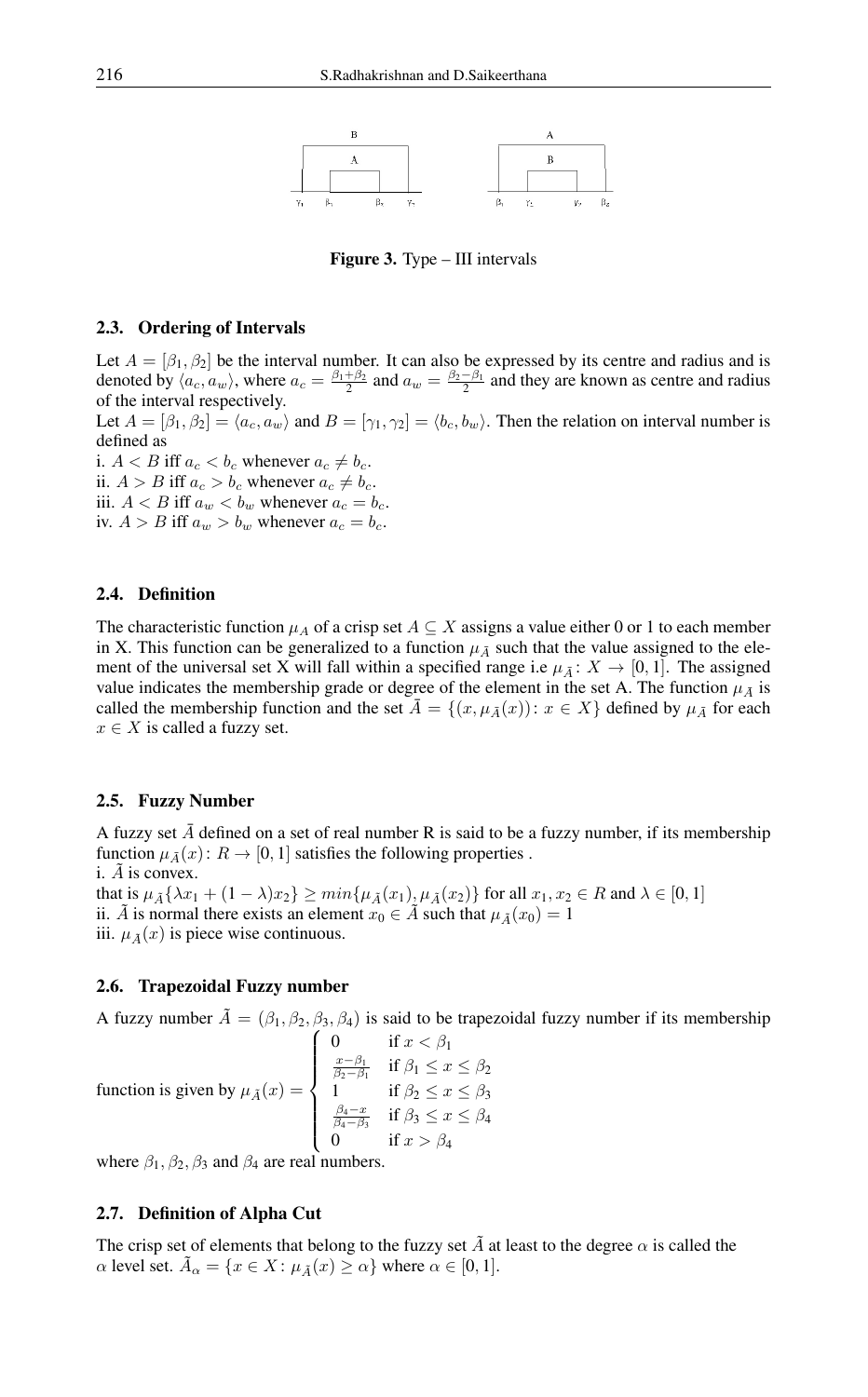# 2.8. Conversion of Trapezoidal Fuzzy Number into Interval using Alpha Cut

Let  $\tilde{A} = (\beta_1, \beta_2, \beta_3, \beta_4)$  be the trapezoidal fuzzy number then to find  $\alpha$  -cut of  $\tilde{A}$ . We first set  $\alpha$ equal to the left and right membership function of  $\tilde{A}$ .

That is  $\alpha = \frac{x-\beta_2}{\beta_2-\beta_1}$  and  $\alpha = \frac{\beta_4-x}{\beta_4-\beta_3}$ . Expressing x in terms of  $\alpha$  we have ,  $x = \alpha(\beta_2 - \beta_1) + \beta_1$  and  $x = -\alpha(\beta_4 - \beta_3) + \beta_4$ Therefore we can write the fuzzy interval in terms of  $\alpha$  – cut interval :  $\tilde{A}_{\alpha} = [\alpha(\beta_2 - \beta_1) + \beta_1, -\alpha(\beta_4 - \beta_3) + \beta_4]$ 

## 2.9. Fuzzy Arithmetic

As  $\tilde{A}_{\alpha}$  is now interval, fuzzy addition, subtraction, multiplication and division are the same as interval arithmetic.

# 3 Sequencing Problem

### 3.1. Principal assumptions

While solving a sequencing problem, the following assumptions are made:

i. The processing time on different machines, are not dependent of the order, of the job in which they are to be performed.

ii. No machine can process more than one job at a time.

iii. The time required in transferring a job from one machine to another machine is negligible and it can be considered as zero.

iv. Each operation as well as job once started must be completed.

v. Processing time are known and fixed.

vi. An operation must be completed before its succeeding operation commence.

### 3.2. Basic Terminologies

### Number of Machines:

Number of service facilities through which the job is to be passed.

### Processing Time:

The time required for a job to process on a particular machine.

### Processing Order:

Sequence in which various machines are needed for the completion of a job.

### Total elapsed time:

The total time required to complete all the jobs from the first to the last in a sequence.

### Idle Time:

Idle time on a machine is the time for which the machine remains idle during the total elapsed time.

### No passing rule:

If each of the n jobs are to be processed through two machines  $M_1$  and  $M_2$  then the order should be maintained that is, it must go on to machine  $M_1$  first and then to Machine  $M_2$ .

# 3.3. Algorithm for solving sequencing problem

### 3.3.A. Processing 'n' jobs on two machines

Let  $A'_1, A'_2, \ldots, A'_n$  be the processing time of 'n' jobs on Machine 1 and  $B'_1, B'_2, \ldots, B'_n$  be the processing times of 'n' jobs on Machine 2. The problem is to find the order in which the 'n' jobs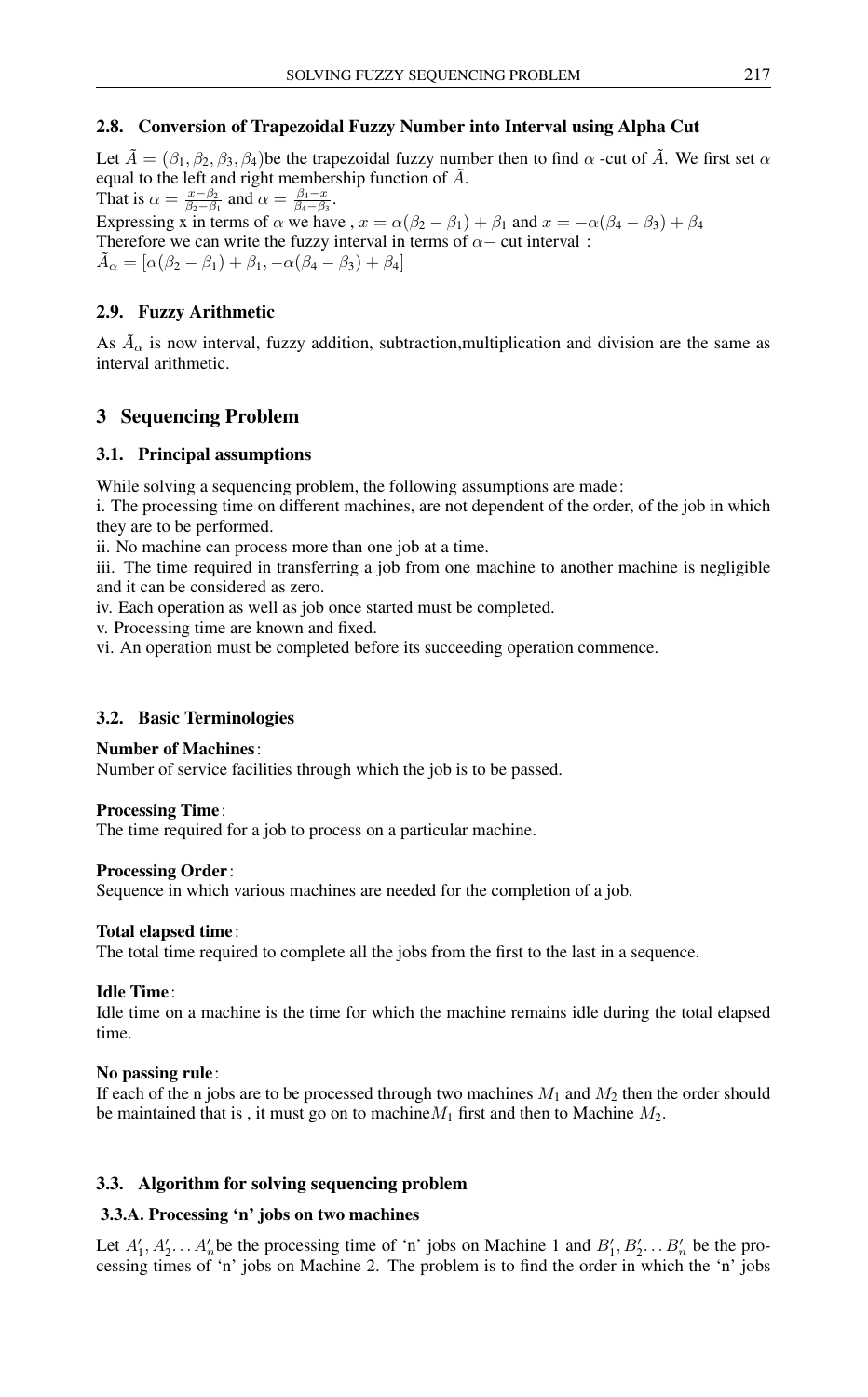are to be processed through two machines with the minimum total elapsed time.

### Procedure:

Step 1 : Convert the processing time which is given in terms of trapezoidal fuzzy numbers into intervals using  $\alpha$ -cut.

Step 2 : Use ordering of intervals to identify the minimum processing time from the given list of processing times  $A'_1, A'_2...A'_n$  and  $B'_1, B'_2...B'_n$ .

**Step 3**: If the minimum processing time is  $A_p$  (i.e., job number p on machine 1) then do the  $p^{th}$  job first in the sequence. If the minimum processing time is  $B'_q$  (i.e., job number q on machine 2) then do the  $q^{th}$  job last in the sequence.

### Step 4:

i. If there is a tie in the minimum processing time of Machine 1 and Machine 2 (i.e.,  $A'_p = B'_q$ ), process the  $p^{th}$  job first and  $q^{th}$  job last in the sequence.

ii. If the tie for the minimum occurs among the processing time on Machine 1, select the job corresponding to the minimum of processing time on Machine 2 and process it first.

iii. If the tie for the minimum occurs among the processing time on Machine 2, select the job corresponding to the minimum of processing time on Machine 1 and process it last.

Step 5: Cancel the jobs already assigned and repeat steps 2 to 4 until all the jobs have been assigned. The resulting order will minimise the total elapsed time and it is known as optimal sequence.

Step 6: After obtaining an optimal sequence as stated above, the total elapsed time and also the idle time on machines 1 and 2 are calculated as follows :

Total elapsed time  $=$  Time out of the last job on machine 2.

Idle time for machine  $1 =$  Total elapsed time - time when the last job is out of machine 1

Idle time for machine 2 = Time at which the first job on machine 1 finishes in a sequence  $+\sum_{i=2}^{n}$ [(time when the  $i^{th}$  job starts on machine 2)–(time when  $(i - 1)^{th}$  job finishes on machine 2)]

### 3.3.B. Processing 'n' jobs on three machines

Let  $A'_1, A'_2, \ldots, A'_n$  be the processing time of 'n' jobs on Machine 1,  $B'_1, B'_2, \ldots, B'_n$  be the processing time of 'n' jobs on Machine 2 and  $C'_1, C'_2, \ldots, C'_n$  be the processing times of 'n' jobs on Machine 3.

First, convert the processing time which is given in terms of trapezoidal fuzzy numbers into intervals using  $\alpha$ -cut. There is no standard procedure to obtain an optimal sequence for processing 'n' jobs on 3 Machines. So, we have to convert the three machine problem into a two machine problem by satisfying any one or both of the following conditions.

1.  $Min(A'_i) \geq Max(B'_i)$ , for  $i = 1, 2...n$ 2.  $Min(C'_i) \geq Max(B'_i)$ , for  $i = 1, 2, ...n$ 

To determine the minimum or maximum of processing time on machines, we use ordering of intervals.

If atleast one of the above condition is satisfied, we introduce two fictious machines G and H such that the processing times on G and H are given by  $G = A'_{i} + B'_{i}$ , for  $i = 1, 2, ...n$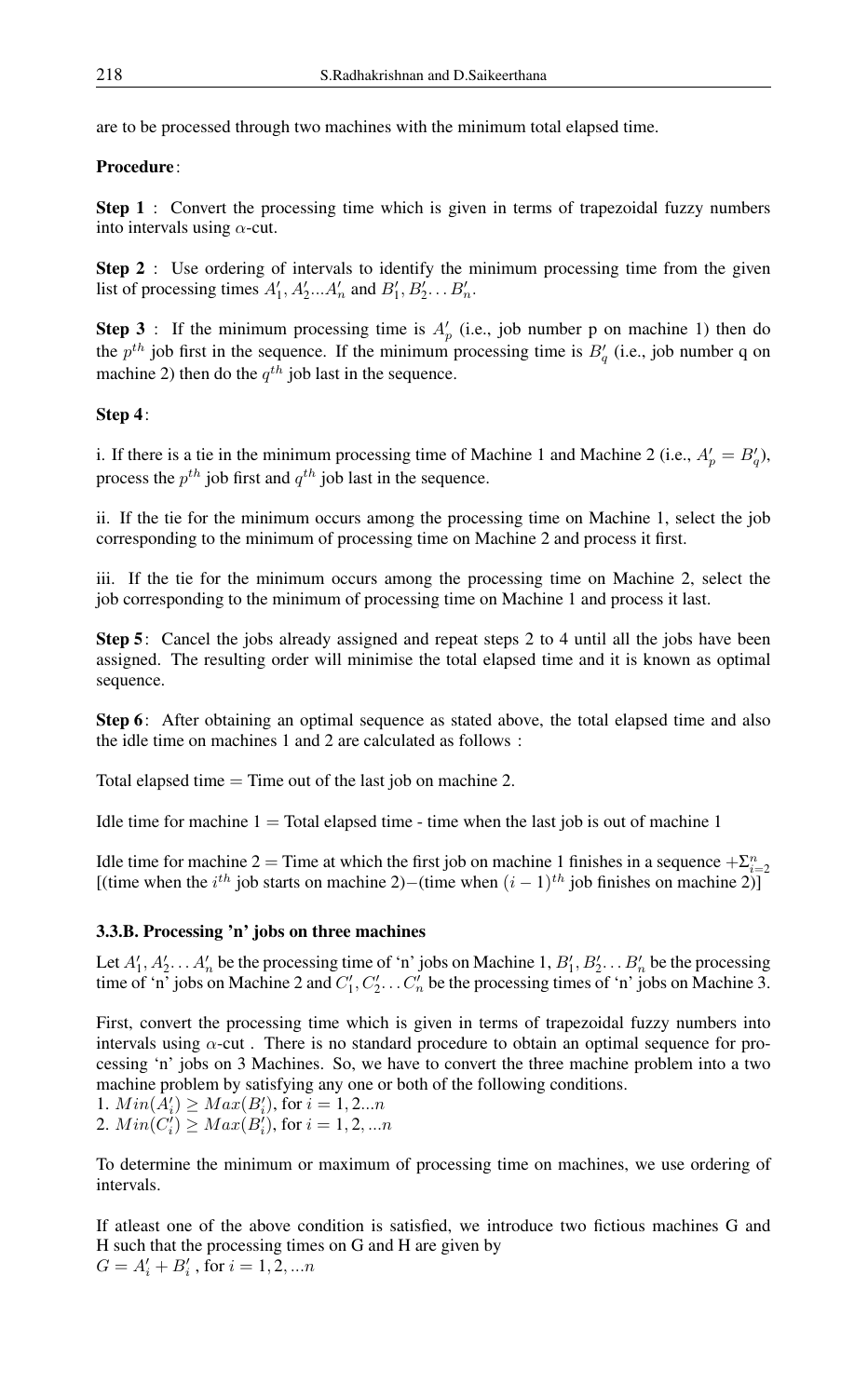$H = B'_i + C'_i$ , for  $i = 1, 2...n$ 

Now we can proceed to determine the optimal sequence using 3.3.A.

After obtaining an optimal sequence, the total elapsed time and also the idle time on machines 1,2 and 3 are calculated as follows :

Total elapsed time = Time out of the last job on machine 3

Idle time of machine  $1 = \text{Total elapsed time}$ - time when the last job is out of machine 1

Idle time of machine 2 = (Total elapsed time- time when the last job is out of machine 2)  $+\sum_{i=2}^{n}$ [(time when the  $i^{th}$  job starts on machine 2)–(time when  $(i - 1)^{th}$  job finishes on machine 2)]

Idle time of machine  $3 =$  Time at which the first job in a sequence finishes on machine 2  $+\sum_{i=2}^{n}[(time \text{ when the } i^{th}]$  is starts on machine 3)–(time when  $(i-1)^{th}$  job finishes on machine 3)]

#### 3.3.C. Processing 'n' jobs on m machines

Let there be 'n' jobs which are to be processed through 'm' machines  $M_1, M_2... M_m$  in the order  $M_1, M_2... M_m$  and  $T_{ik}$  be the time taken by the  $i^{th}$  job on  $k^{th}$  machine.

#### Procedure

Step 1: Convert the processing time which is given in terms of trapezoidal fuzzy numbers into intervals using  $\alpha$ -cut.

**Step 2:** Use ordering of intervals to identify  $Min(T_{i1})$  (Minimum time for the first machine), Min  $(T_{im})$  (Minimum time on the last machine) and Max $(T_{ik})$  for  $k = 2, 3, \ldots m - 1$  and  $i = 1, 2, \ldots n$  (Maximum time on intermediate machines).

Step 3 : Check the following conditions :

i. Minimum Time  $T_{i1}$  for the first machine  $(M_1) \geq$  Maximum time  $(T_{ik})$  on intermediate machines  $(M_2$  to  $M_{m-1})$ 

ii. Minimum time  $T_{im}$  for the last machine  $(M_m) \geq$  Maximum Time  $(T_{ik})$  on intermediate machines ( $M_2$  to  $M_{m-1}$ ). (i.e., the minimum processing time on the machines  $M_1$  and  $M_m$ (First and last machines) should be greater than or equal to maximum time on any of the 2 to m-1 machines).

Step 4 : If the conditions in step 3 are not satisfied, then the problem cannot be solved using this method, hence go to the next step.

Step 5: Convert the 'n' job 'm' machine problem into 'n' job two machine problem by considering two machines G and H such that

 $G_{ij} = T_{i1} + T_{i2} + \ldots + T_{i(m-1)}$  $H_{ij} = T_{i2} + T_{i3} + \ldots + T_{im}$ 

Step 6 : Now we can proceed to determine the optimal sequence using 3.3.A. After obtaining an optimal sequence, the total elapsed time and also the idle time on machines are determined.

### 4 Numerical Examples

**4.1.** There are five jobs, each of which is to be processed through two machines  $M_1$  and  $M_2$  in the order  $M_1, M_2$ . Processing time (in hours) are given below.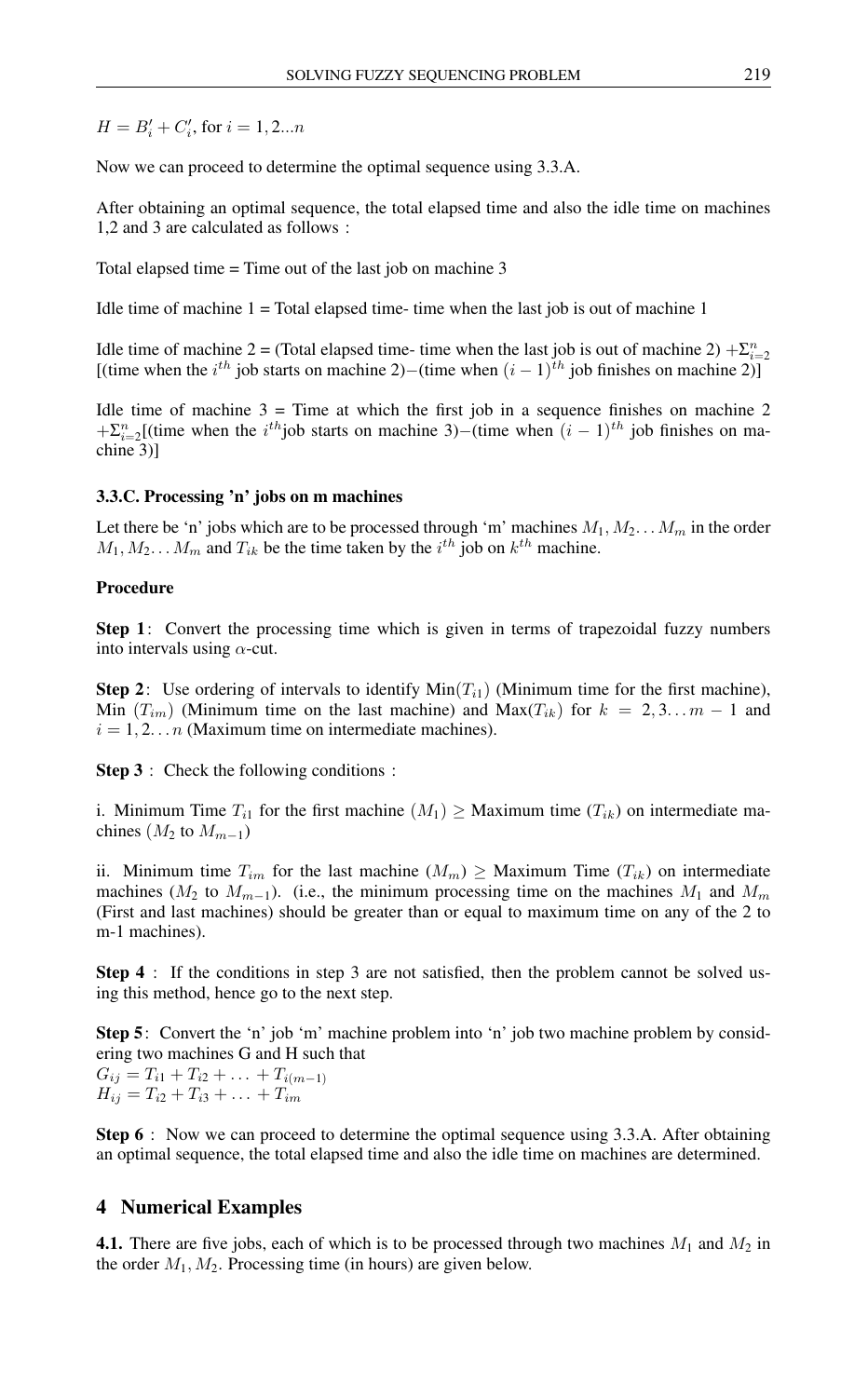| Job                                                                                           |  |  |  |
|-----------------------------------------------------------------------------------------------|--|--|--|
| Machine $(M_1)   (1,2,4,5)   (4,7,9,12)   (3,4,6,7)   (1,6,8,13)   (0,2,6,8)$                 |  |  |  |
| Machine $(M_2) \mid (0,2,6,8) \mid (5,9,11,15) \mid (4,5,7,8) \mid (3,4,6,7) \mid (4,7,9,12)$ |  |  |  |

Obtain the optimal sequence and also determine the minimum total elapsed time and idle time for each of the machines.

Convert the processing time which is given in terms of trapezoidal fuzzy numbers into intervals using  $\alpha$ -cut.  $\tilde{A}_{\alpha} = [\alpha(\beta_2 - \beta_1) + \beta_1, -\alpha(\beta_4 - \beta_3) + \beta_4]$ 

| Job | Machine $(M_1)$                | Machine $(M_2)$                | <b>Order of Cancellation</b> |
|-----|--------------------------------|--------------------------------|------------------------------|
| A   | $[\alpha+1,-\alpha+5]$         | $[2\alpha+0,-2\alpha+8]$       |                              |
| B   | $[3\alpha + 4, -3\alpha + 12]$ | $[4\alpha + 5, -4\alpha + 15]$ | (5)                          |
|     | $[\alpha+3,-\alpha+7]$         | $[\alpha+4,-\alpha+8]$         | (3)                          |
| D   | $[5\alpha + 1, -5\alpha + 13]$ | $[\alpha+3,-\alpha+7]$         | (4)                          |
| Е   | $[2\alpha+0,-2\alpha+8]$       | $[3\alpha + 4, -3\alpha + 12]$ |                              |

Optimal Sequence : A-E-C-B-D

To obtain minimum total elapsed time :

| Job | $Machine(M_1)$                 |                                  | Machine $(M_2)$                         |                                | Idle Time $(M_2)$                 |
|-----|--------------------------------|----------------------------------|-----------------------------------------|--------------------------------|-----------------------------------|
|     | Time in                        | Time out                         | Time in                                 | Time out                       |                                   |
| A   | [0,0]                          | $[\alpha+1,-\alpha+5]$           | $\lceil \alpha + 1, -\alpha + 5 \rceil$ | $[3\alpha + 1, -3\alpha + 13]$ | $[\alpha+1,-\alpha+5]$            |
| E   | $[\alpha+1,-\alpha+5]$         | $[3\alpha + 1, -3\alpha + 13]$   | $[3\alpha + 1, -3\alpha + 13]$          | $[6\alpha + 5, -6\alpha + 25]$ | $[6\alpha - 12, -6\alpha + 12]$   |
| C   | $[3\alpha + 1, -3\alpha + 13]$ | $[4\alpha + 4, -4\alpha + 20]$   | $[6\alpha + 5, -6\alpha + 25]$          | $[7\alpha + 9, -7\alpha + 33]$ | $[12\alpha - 20, -12\alpha + 20]$ |
| B   | $[4\alpha + 4, -4\alpha + 20]$ | $[7\alpha + 8, -7\alpha + 32]$   | $[7\alpha + 9, -7\alpha + 33]$          | $[11\alpha+14,-11\alpha+48]$   | $[14\alpha - 24, -14\alpha + 24]$ |
| D   | $[7\alpha + 8, -7\alpha + 32]$ | $[12\alpha + 9, -12\alpha + 45]$ | $[11\alpha+14,-11\alpha+48]$            | $[12\alpha+17,-12\alpha+55]$   | $[22\alpha - 34, -22\alpha + 34]$ |
|     |                                |                                  | Total                                   |                                | $[55\alpha - 89, -55\alpha + 95]$ |

Minimum Total Elapsed time =  $[12\alpha + 17, -12\alpha + 55]$  hours Idle time for Machines are respectively ;

 $M_1 = [12\alpha + 17, -12\alpha + 55] - [12\alpha + 9, -12\alpha + 45] = [24\alpha - 28, -24\alpha + 46]$  hours  $M_2 = [55\alpha - 89, -55\alpha + 95]$  hours

Corresponding plot for the minimum total elapsed time and idle time for each machine are given in the following figures : .



Figure 4. Minimum total Elapsed time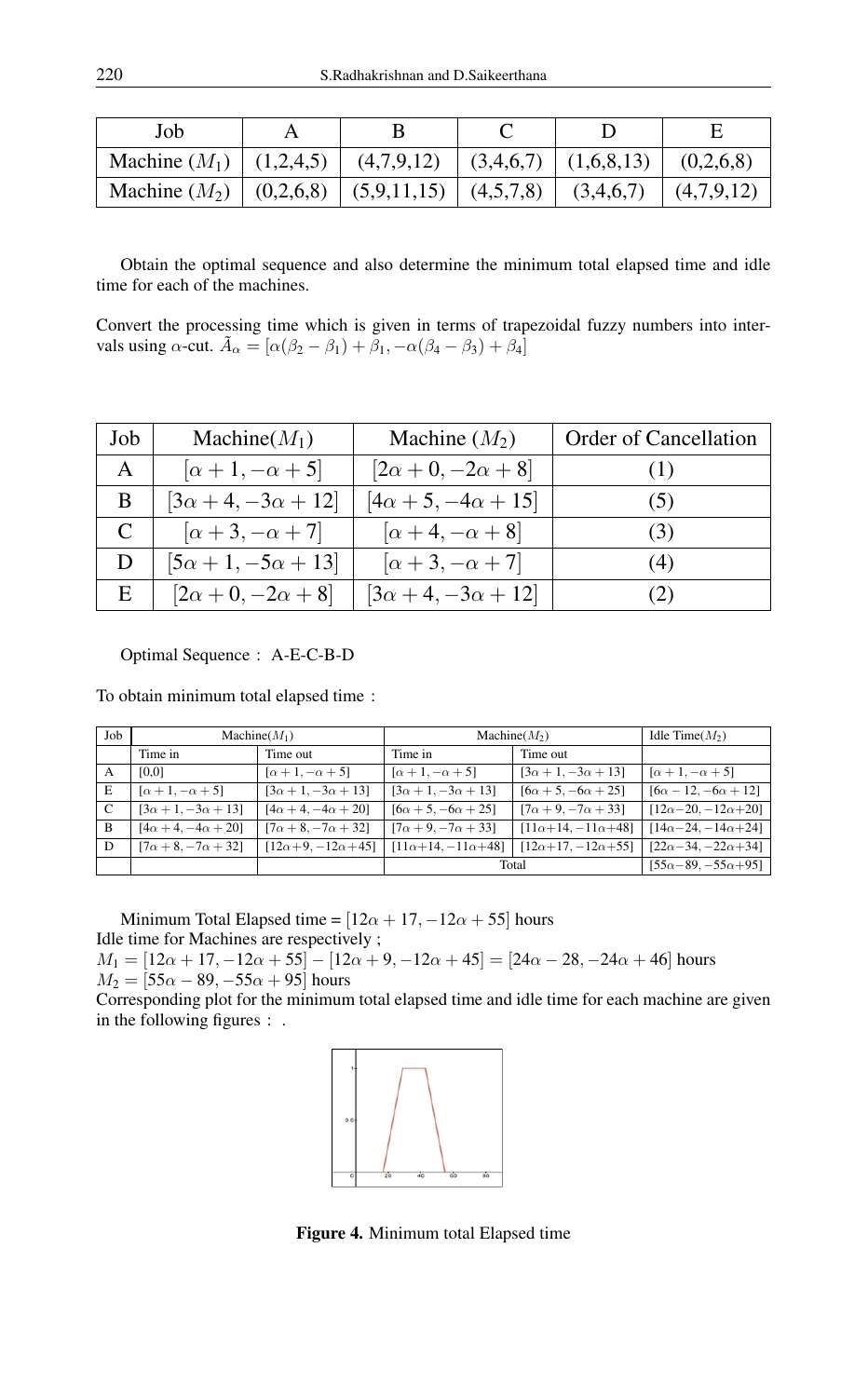

Figure 5. Idle Time for Machine.1



Figure 6. Idle Time for Machine.2

The minimum total elapsed time and idle time for each machine in terms of trapezoidal fuzzy number are given below :

Minimum Total elapsed time  $= (17, 29, 43, 55)$  hours. Idle time for Machine  $M_1 = (-28, -4, 22, 46)$  hours. Idle time for Machine $M_2 = (-89, -34, 40, 95)$  hours.

**4.2.** There are seven jobs, each of which is to be processed through three machines  $M_1, M_2$ and  $M_3$  in the order  $M_1M_2$  and  $M_3$ . Processing time (in hours) are given below.

| Job          | Machine $(M_1)$ | Machine $(M_2)$ | Machine $(M_3)$ |
|--------------|-----------------|-----------------|-----------------|
| $\mathsf{A}$ | (1,2,4,5)       | (0,2,6,8)       | (4,5,7,8)       |
| B            | (4,7,9,12)      | (1,2,4,5)       | (1,6,8,13)      |
| C            | (1,6,8,13)      | $(-2,0,4,6)$    | (3,4,6,7)       |
| D            | (0,2,6,8)       | (3,4,6,7)       | (7,9,13,15)     |
| E            | (4,8,10,14)     | $(-1,0,2,3)$    | (3,4,6,7)       |
| F            | (4,7,9,12)      | (0,2,6,8)       | (4,5,7,8)       |
| G            | (1,6,8,13)      | (1,2,4,5)       | (10,11,13,14)   |

Obtain the optimal sequence and also determine the minimum total elapsed time and idle time for each of the machine.

Convert the processing time which is given in terms of trapezoidal fuzzy numbers into intervals using  $\alpha$ -cut.  $\tilde{A}_{\alpha} = [\alpha(\beta_2 - \beta_1) + \beta_1, -\alpha(\beta_4 - \beta_3) + \beta_4]$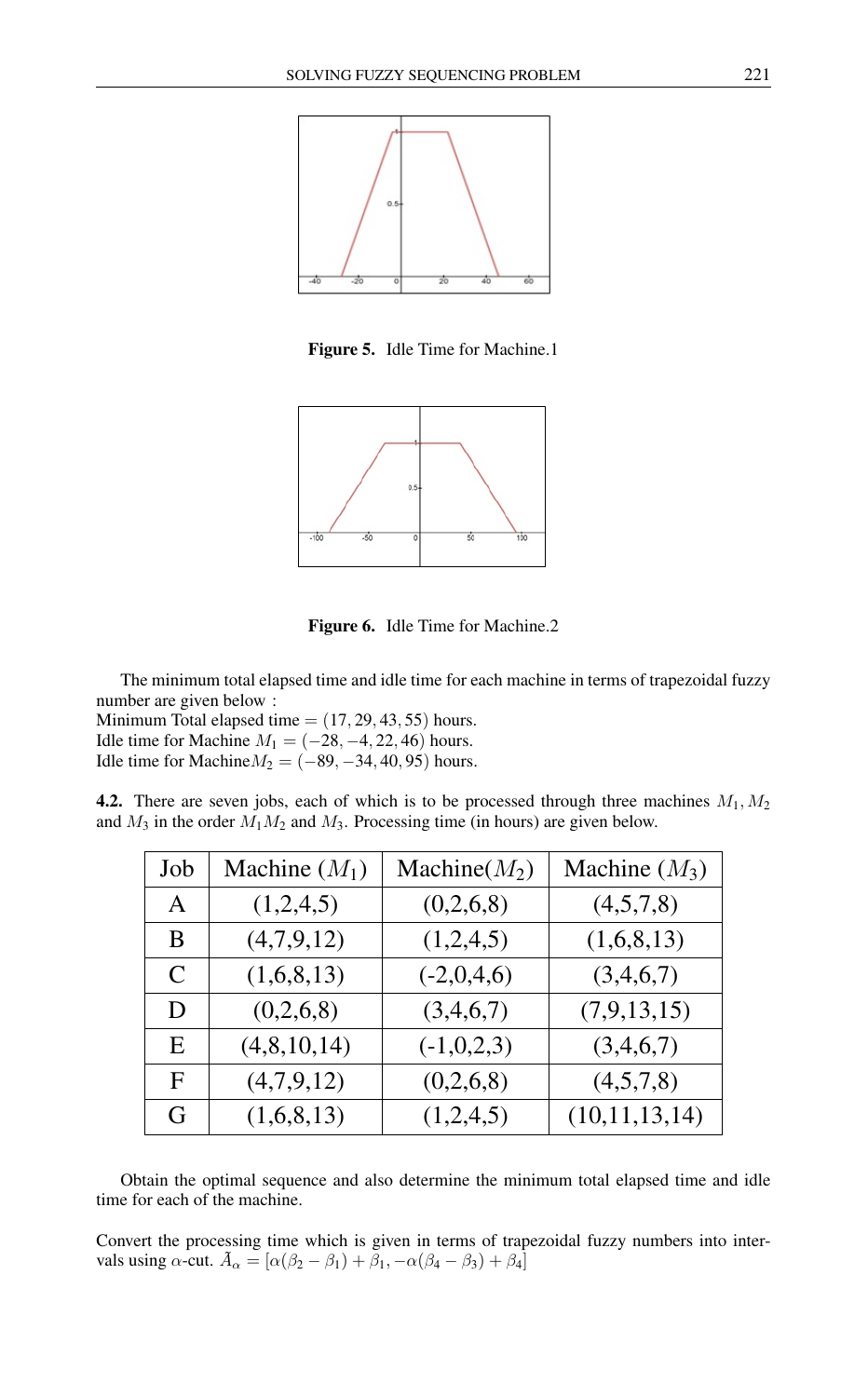| Job | Machine $(M_1)$                | Machine(M <sub>2</sub> )      | Machine $(M_3)$                |
|-----|--------------------------------|-------------------------------|--------------------------------|
| A   | $[\alpha+1,-\alpha+5]$         | $[2\alpha + 0, -2\alpha + 8]$ | $[\alpha+4,-\alpha+8]$         |
| B   | $[3\alpha + 4, -3\alpha + 12]$ | $[\alpha+1,-\alpha+5]$        | $[5\alpha + 1, -5\alpha + 13]$ |
| C   | $[5\alpha + 1, -5\alpha + 13]$ | $[2\alpha - 2, -2\alpha + 6]$ | $[\alpha + 3, -\alpha + 7]$    |
| D   | $[2\alpha+0,-2\alpha+8]$       | $[\alpha+3,-\alpha+7]$        | $[2\alpha + 7, -2\alpha + 15]$ |
| E   | $[4\alpha + 4, -4\alpha + 14]$ | $[\alpha-1,-\alpha+3]$        | $[\alpha + 3, -\alpha + 7]$    |
| F   | $[3\alpha + 4, -3\alpha + 12]$ | $[2\alpha+0,-2\alpha+8]$      | $[\alpha+4,-\alpha+8]$         |
| G   | $[5\alpha + 1, -5\alpha + 13]$ | $[\alpha+1,-\alpha+5]$        | $[\alpha + 10, -\alpha + 14]$  |

Since the problem is a three machine problem, we convert this into a two machine problem. For that it has to satisfy any one or both of the following conditions i) Min $(M_1) \geq Max(M_2)$ 

ii)  $Min(M_3) \geq Max(M_2)$ 

Here Min  $(M_1) = [\alpha + 1, -\alpha + 5]$  and Max  $(M_2) = [\alpha + 3, -\alpha + 7] = Min(M_3)$ . i) Min  $(M_1) \not\geq$  Max  $(M_2)$ ii) Min  $(M_3) = Max(M_2)$ 

Therefore, the second condition is satisfied. We convert the problem into a two machine problem as H and K. The processing time of the two machines H and K for 7 jobs are as follows :  $H = M_1 + M_2$  and  $K = M_2 + M_3$ 

| Job | H                              | K                               | Order of Cancellation |
|-----|--------------------------------|---------------------------------|-----------------------|
| A   | $ 3\alpha + 1, -3\alpha + 13 $ | $ 3\alpha + 4, -3\alpha + 16 $  | (2)                   |
| B   | $[4\alpha + 5, -4\alpha + 17]$ | $[6\alpha + 2, -6\alpha + 18]$  | (6)                   |
| C   | $[7\alpha - 1, -7\alpha + 19]$ | $[3\alpha + 1, -3\alpha + 13]$  | (3)                   |
| D   | $[3\alpha + 3, -3\alpha + 15]$ | $[3\alpha + 10, -3\alpha + 22]$ | (4)                   |
| E   | $[5\alpha + 3, -5\alpha + 17]$ | $[2\alpha + 2, -2\alpha + 10]$  | (1)                   |
| F   | $ 5\alpha + 4, -5\alpha + 20 $ | $ 3\alpha + 4, -3\alpha + 16 $  | (7)                   |
| Ε   | $[6\alpha + 2, -6\alpha + 18]$ | $[2\alpha + 11, -2\alpha + 19]$ | (5)                   |

Optimal Sequence : A-D-G-F-B-C-E

| Job | Machine $(M_1)$                   |                                   |                                   |
|-----|-----------------------------------|-----------------------------------|-----------------------------------|
|     | Timein                            | Time Out                          | Idle Time                         |
| A   | [0,0]                             | $[\alpha+1,-\alpha+5]$            |                                   |
| D   | $[\alpha+1,-\alpha+5]$            | $[3\alpha + 1, -3\alpha + 13]$    |                                   |
| G   | $[3\alpha + 1, -3\alpha + 13]$    | $[8\alpha + 2, -8\alpha + 26]$    |                                   |
| F   | $[8\alpha + 2, -8\alpha + 26]$    | $[11\alpha + 6, -11\alpha + 38]$  |                                   |
| B   | $[11\alpha + 6, -11\alpha + 38]$  | $[14\alpha + 10, -14\alpha + 50]$ |                                   |
| C   | $[14\alpha + 10, -14\alpha + 50]$ | $[19\alpha + 11, -19\alpha + 63]$ |                                   |
| E   | $[19\alpha + 11, -19\alpha + 63]$ | $[23\alpha + 15, -23\alpha + 77]$ |                                   |
|     | Total                             |                                   | $[38\alpha - 44, -38\alpha + 70]$ |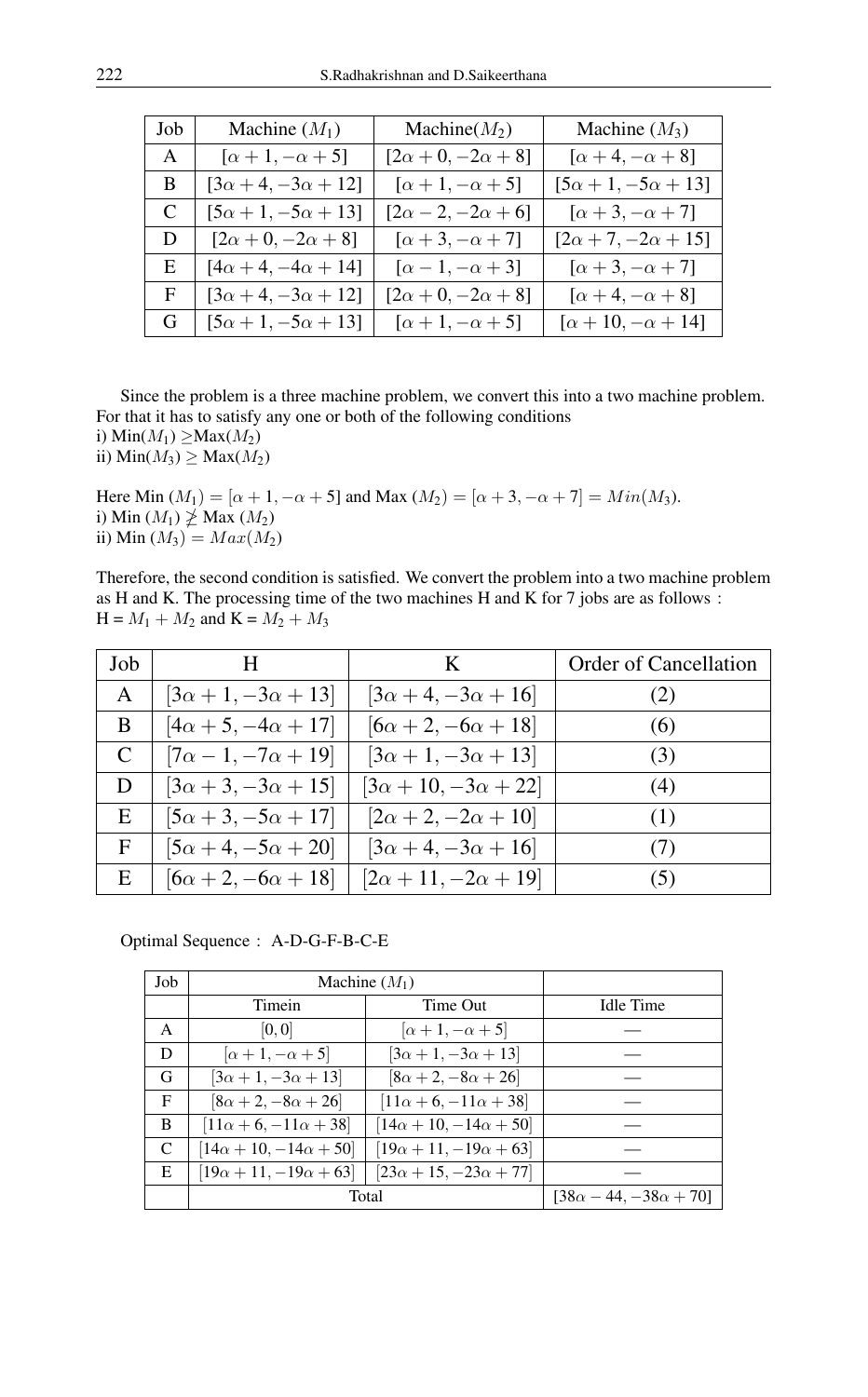| Job | Machine $(M_2)$                   |                                   |                                         |
|-----|-----------------------------------|-----------------------------------|-----------------------------------------|
|     | <b>Timein</b>                     | Time Out                          | Idle Time                               |
| A   | $\left[\alpha+1,-\alpha+5\right]$ | $[3\alpha + 1, -3\alpha + 13]$    | $\lceil \alpha + 1, -\alpha + 5 \rceil$ |
| D   | $[3\alpha + 1, -3\alpha + 13]$    | $[4\alpha + 4, -4\alpha + 20]$    | $[6\alpha - 12, -6\alpha + 12]$         |
| G   | $[8\alpha + 2, -8\alpha + 26]$    | $[9\alpha + 3, -9\alpha + 31]$    | $[12\alpha - 18, -12\alpha + 22]$       |
| F   | $[11\alpha + 6, -11\alpha + 38]$  | $[13\alpha + 6, -13\alpha + 46]$  | $[20\alpha - 25, -20\alpha + 35]$       |
| B.  | $[14\alpha + 10, -14\alpha + 50]$ | $[15\alpha + 11, -15\alpha + 55]$ | $[27\alpha - 36, -27\alpha + 44]$       |
| C   | $[19\alpha + 11, -19\alpha + 63]$ | $[21\alpha + 9, -21\alpha + 69]$  | $[34\alpha - 44, -34\alpha + 52]$       |
| E   | $[23\alpha + 15, -23\alpha + 77]$ | $[24\alpha + 14, -24\alpha + 80]$ | $[44\alpha - 54, -44\alpha + 68]$       |
|     | Total                             |                                   | $[144\alpha - 188, -144\alpha + 238]$   |

| Job | Machine $(M_3)$                   |                                   |                                       |
|-----|-----------------------------------|-----------------------------------|---------------------------------------|
|     | Timein                            | Time Out                          | Idle Time                             |
| A   | $[3\alpha + 1, -3\alpha + 13]$    | $[4\alpha + 5, -4\alpha + 21]$    | $[3\alpha + 1, -3\alpha + 13]$        |
| D   | $[4\alpha + 5, -4\alpha + 21]$    | $[6\alpha + 12, -6\alpha + 36]$   | $[8\alpha - 16, -8\alpha + 16]$       |
| G   | $[6\alpha + 12, -6\alpha + 36]$   | $[7\alpha + 22, -7\alpha + 50]$   | $[12\alpha - 24, -12\alpha + 24]$     |
| F   | $[7\alpha + 22, -7\alpha + 50]$   | $[8\alpha + 26, -8\alpha + 58]$   | $[14\alpha - 28, -14\alpha + 28]$     |
| B   | $[8\alpha + 26, -8\alpha + 58]$   | $[13\alpha + 27, -13\alpha + 71]$ | $[16\alpha - 32, -16\alpha + 32]$     |
| C   | $[13\alpha + 27, -13\alpha + 71]$ | $[14\alpha + 30, -14\alpha + 78]$ | $[26\alpha - 44, -26\alpha + 44]$     |
| E   | $[14\alpha + 30, -14\alpha + 78]$ | $[15\alpha + 33, -15\alpha + 85]$ | $[28\alpha - 48, -28\alpha + 48]$     |
|     | Total                             |                                   | $[107\alpha - 191, -107\alpha + 205]$ |

Total elapsed time=  $[15\alpha + 33, -15\alpha + 85]$ hours

Idle time of Machines  $M_1$ ,  $M_2$  and  $M_3$  are given below respectively;

$$
M_1 = [15\alpha + 33, -15\alpha + 85] - [23\alpha + 15, -23\alpha + 77] = [38\alpha - 44, -38\alpha + 70]\text{hours}
$$
  
\n
$$
M_2 = [15\alpha + 33, -15\alpha + 85] - [24\alpha + 14, -24\alpha + 80] + [144\alpha - 188, -144\alpha + 238]
$$
  
\n
$$
= [183\alpha - 235, -183\alpha + 309]\text{hours}
$$
  
\n
$$
M_3 = [107\alpha - 191, -107\alpha + 205]\text{hours}
$$

Corresponding plot for the minimum total elapsed time and idle time for each machine are given in the following figures :



Figure 7. Minimum total Elapsed time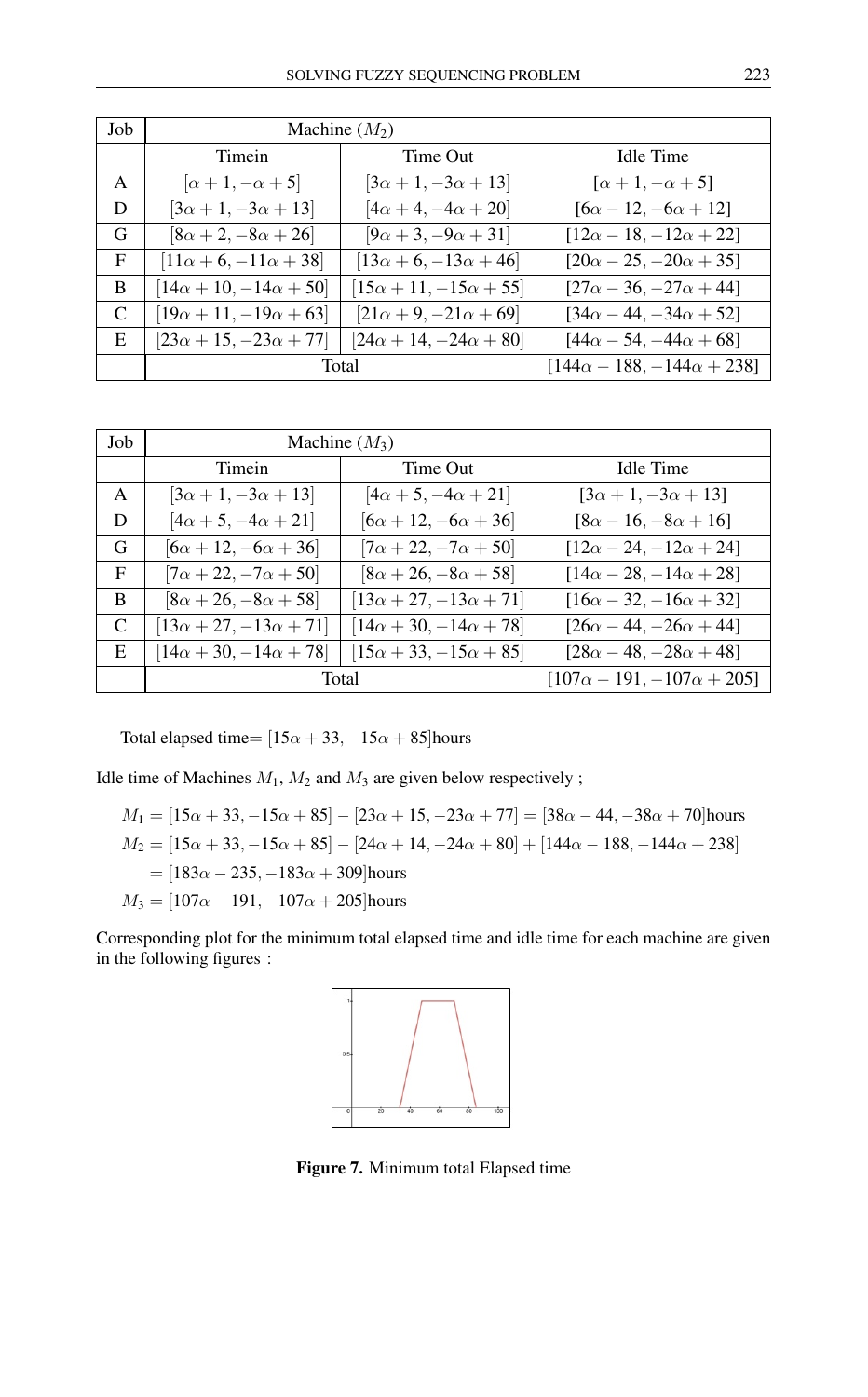

Figure 8. Idle Time for Machine.1



Figure 9. Idle Time for Machine.2



Figure 10. Idle Time for Machine.3

The minimum total elapsed time and idle time for each machine in terms of trapezoidal fuzzy number are given below:

Minimum Total elapsed time= (33, 48, 70, 85)hours. Idle time for Machine $M_1 = (-44, -6, 32, 70)$  hours. Idle time for Machine  $M_2 = (-235, -52, 126, 309)$ hours. Idle time for Machine $M_3 = (-191, -84, 98, 205)$  hours.

4.3. Obtain an optimal sequence for the following sequencing problem of four jobs and four machines when passing is not allowed, of which processing time (in hours) are given below. Also calculate the minimum total elapsed time and idle time for each of the machines.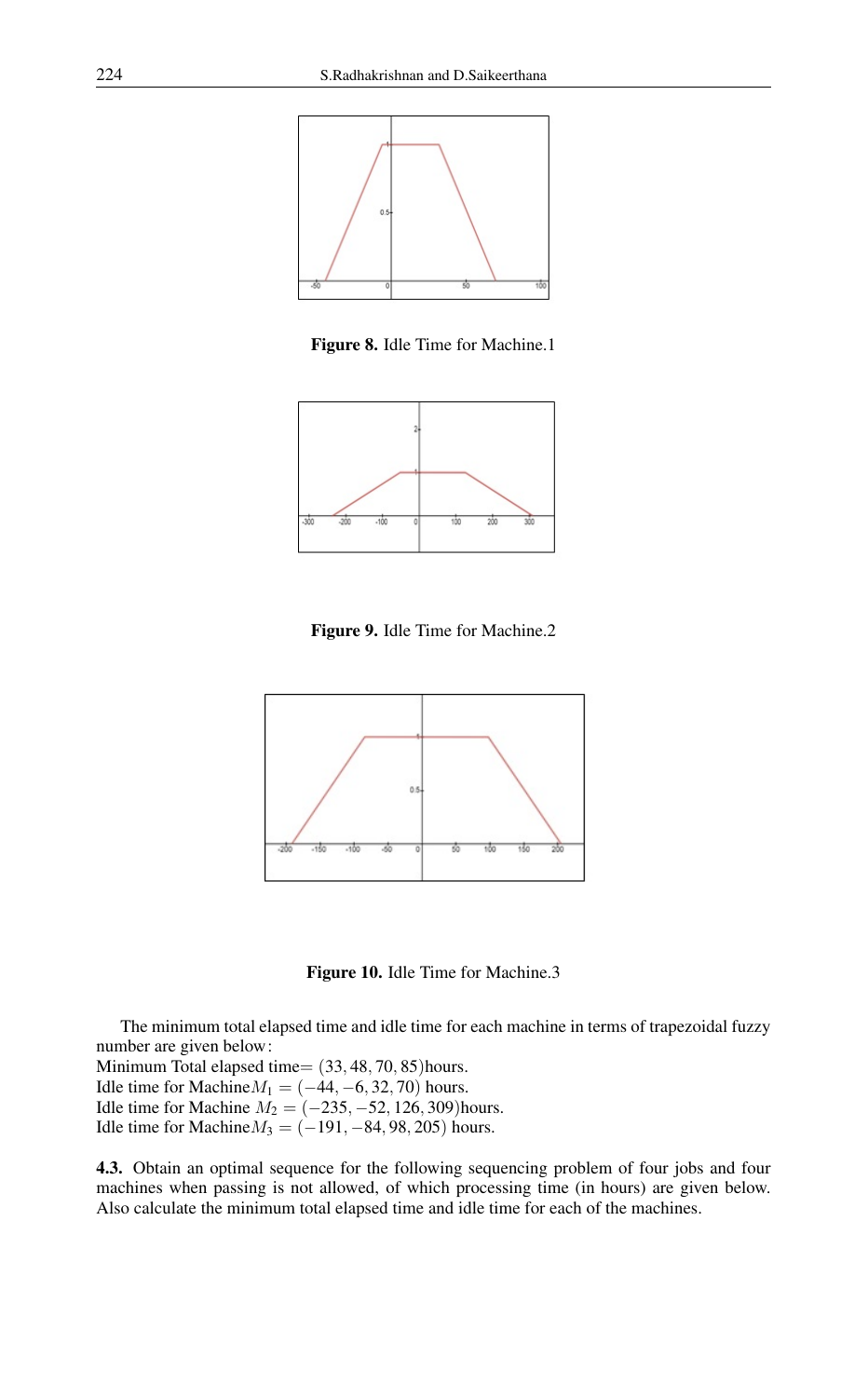| Job          | Machine $(M_1)$  | Machine $(M_2)$ | Machine $(M_3)$ | Machine $(M_4)$  |
|--------------|------------------|-----------------|-----------------|------------------|
| A            | (11, 12, 14, 15) | (4,7,9,12)      | (1,6,8,13)      | (11, 13, 15, 17) |
| B            | (6,11,13,18)     | (2,4,8,10)      | (4,7,9,12)      | (17, 18, 20, 21) |
| $\mathsf{C}$ | (4,8,10,14)      | (1,6,8,13)      | (4,7,9,12)      | (13, 14, 16, 17) |
|              | (4,7,9,12)       | (3,4,6,7)       | (2,4,8,10)      | (13, 14, 16, 17) |

Convert the processing time which is given in terms of trapezoidal fuzzy numbers into intervals using  $\alpha$ -cut  $\tilde{A}_{\alpha} = [\alpha(\beta_2 - \beta_1) + \beta_1, -\alpha(\beta_4 - \beta_3) + \beta_4]$ 

| Job | Machine $(M_1)$                | Machine(M <sub>2</sub> )       | Machine $(M_3)$                | Machine $(M_4)$               |
|-----|--------------------------------|--------------------------------|--------------------------------|-------------------------------|
| A   | $[\alpha + 11, -\alpha + 15]$  | $[3\alpha + 4, -3\alpha + 12]$ | $[5\alpha + 1, -5\alpha + 13]$ | $[2\alpha+11,-2\alpha+17]$    |
| B   | $[5\alpha + 6, -5\alpha + 18]$ | $[2\alpha + 2, -2\alpha + 10]$ | $[3\alpha + 4, -3\alpha + 12]$ | $[\alpha + 17, -\alpha + 21]$ |
|     | $[4\alpha + 4, -4\alpha + 14]$ | $[5\alpha + 1, -5\alpha + 13]$ | $[3\alpha + 4, -3\alpha + 12]$ | $[\alpha + 13, -\alpha + 17]$ |
|     | $[3\alpha + 4, -3\alpha + 12]$ | $[\alpha + 3, -\alpha + 7]$    | $[2\alpha + 2, -2\alpha + 10]$ | $[\alpha + 13, -\alpha + 17]$ |

To find an Optimal Sequence, we convert the 4 Machine problem into a 2 Machine problem. For this it has to satisfy any one of the following condition. i) $Min(M_1) \geq Max(M_2, M_3)$ ii)  $Min(M_4) \geq Max(M_2, M_3)$ where  $Min(M_1) = [3\alpha + 4, -3\alpha + 12], Min(M_4) = [2\alpha + 11, -2\alpha + 17]$  $Max(M_2) = [3\alpha + 4, -3\alpha + 12] = Max(M_3)$ 

 $Max(M_2, M_3) = [3\alpha + 4, -3\alpha + 12]$ 

Here both the conditions are satisfied. We convert this problem into 2 machine problem as G and H as follows:

$$
G = M_1 + M_2 + M_3 \text{ and } H = M_2 + M_3 + M_4
$$

| Job |                                   |                                   | Order of Cancellation |
|-----|-----------------------------------|-----------------------------------|-----------------------|
| A   | $[9\alpha + 16, -9\alpha + 40]$   | $[10\alpha + 16, -10\alpha + 42]$ |                       |
| B   | $[10\alpha + 12, -10\alpha + 40]$ | $[6\alpha + 23, -6\alpha + 43]$   | ( ژ                   |
|     | $[12\alpha + 9, -12\alpha + 39]$  | $[9\alpha + 18, -9\alpha + 42]$   |                       |
|     | $[6\alpha + 9, -6\alpha + 29]$    | $[4\alpha + 18, -4\alpha + 34]$   |                       |

#### Optimal Sequence: D-C-B-A

The processing time of 4 jobs on 4 machines in the order of optimal sequence is given by

| . Job | Machine $(M_1)$                | Machine(M <sub>2</sub> )       | Machine $(M_3)$                | Machine $(M_4)$                 |
|-------|--------------------------------|--------------------------------|--------------------------------|---------------------------------|
|       | $[3\alpha + 4, -3\alpha + 12]$ | $[\alpha+3,-\alpha+7]$         | $[2\alpha+2,-2\alpha+10]$      | $[\alpha + 13, -\alpha + 17]$   |
|       | $[4\alpha + 4, -4\alpha + 14]$ | $[5\alpha + 1, -5\alpha + 13]$ | $[3\alpha + 4, -3\alpha + 12]$ | $[\alpha + 13, -\alpha + 17]$   |
| B     | $[5\alpha + 6, -5\alpha + 18]$ | $[2\alpha + 2, -2\alpha + 10]$ | $[3\alpha + 4, -3\alpha + 12]$ | $[\alpha + 17, -\alpha + 21]$   |
| A     | $[\alpha + 11, -\alpha + 15]$  | $[3\alpha + 4, -3\alpha + 12]$ | $[5\alpha + 1, -5\alpha + 13]$ | $[2\alpha + 11, -2\alpha + 17]$ |

To obtain minimum total elapsed time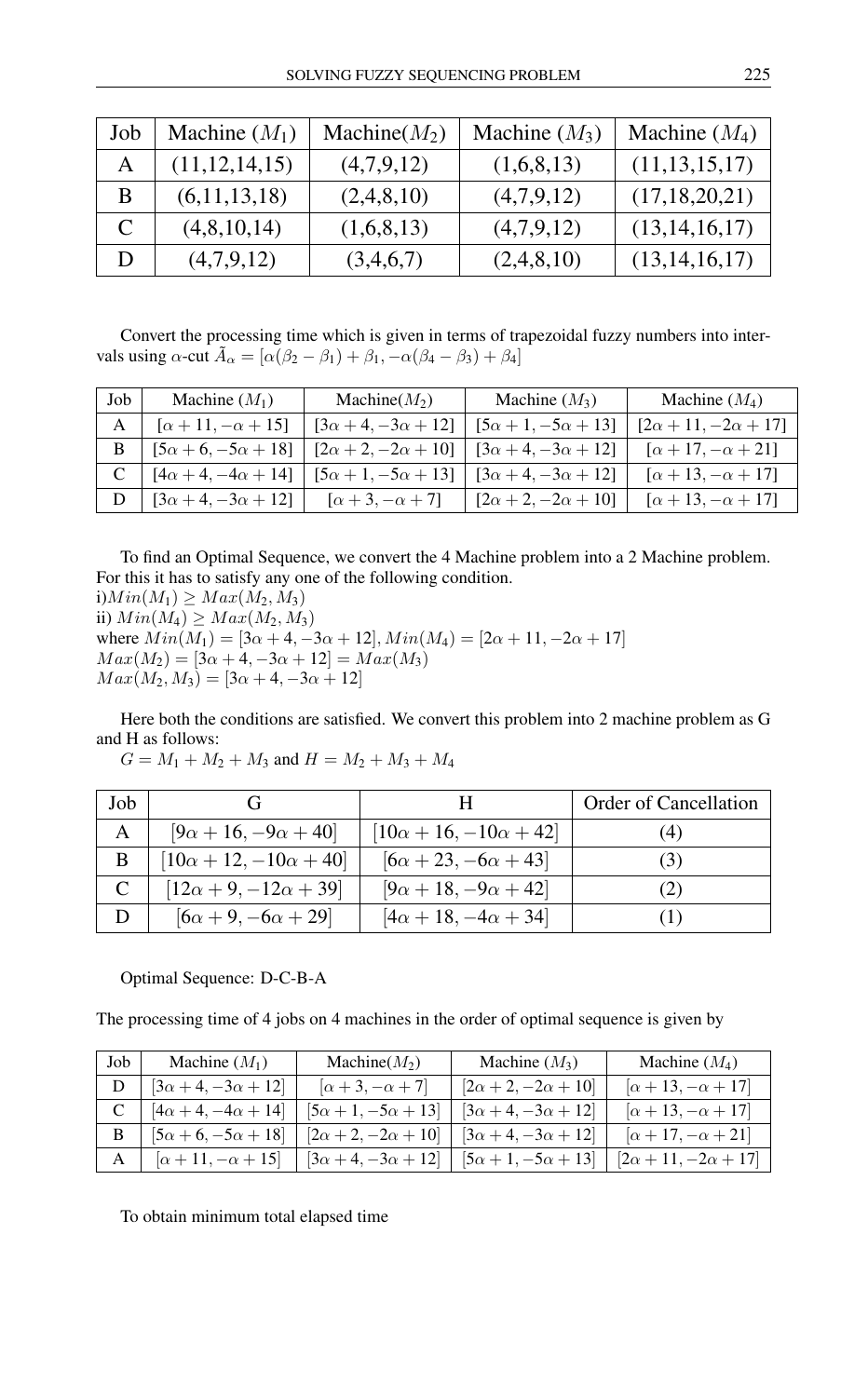| Job | Machine $(M_1)$                   |                                   | Machine $(M_2)$                   |                                   |
|-----|-----------------------------------|-----------------------------------|-----------------------------------|-----------------------------------|
|     | Time in                           | Time out                          | Time in                           | TIme out                          |
| D   | [0,0]                             | $[3\alpha + 4, -3\alpha + 12]$    | $[3\alpha + 4, -3\alpha + 12]$    | $[4\alpha + 7, -4\alpha + 19]$    |
| C   | $[3\alpha + 4, -3\alpha + 12]$    | $[7\alpha + 8, -7\alpha + 26]$    | $[7\alpha + 8, -7\alpha + 26]$    | $[12\alpha + 9, -12\alpha + 39]$  |
| B   | $[7\alpha + 8, -7\alpha + 26]$    | $[12\alpha + 14, -12\alpha + 44]$ | $[12\alpha + 14, -12\alpha + 44]$ | $[14\alpha + 16, -14\alpha + 54]$ |
| A   | $[12\alpha + 14, -12\alpha + 44]$ | $[13\alpha + 25, -13\alpha + 59]$ | $[13\alpha + 25, -13\alpha + 59]$ | $[16\alpha + 29, -16\alpha + 71]$ |

| Job          | Machine $(M_3)$                   |                                   | Machine $(M_4)$                 |                                    |
|--------------|-----------------------------------|-----------------------------------|---------------------------------|------------------------------------|
|              | Time in                           | Time out                          | Time in                         | TIme out                           |
| D            | $[4\alpha + 7, -4\alpha + 10]$    | $[6\alpha + 9, -6\alpha + 29]$    | $[6\alpha + 9, -6\alpha + 29]$  | $[7\alpha + 22, -7\alpha + 46]$    |
| $\mathsf{C}$ | $[12\alpha + 9, -12\alpha + 39]$  | $[15\alpha + 13, -15\alpha + 51]$ | $[7\alpha + 22, -7\alpha + 46]$ | $[8\alpha + 35, -8\alpha + 63]$    |
| B            | $[14\alpha + 16, -14\alpha + 54]$ | $[17\alpha + 20, -17\alpha + 66]$ | $[8\alpha + 35, -8\alpha + 63]$ | $[9\alpha + 52, -9\alpha + 84]$    |
| А            | $[16\alpha + 29, -16\alpha + 71]$ | $[21\alpha + 30, -21\alpha + 84]$ | $[9\alpha + 52, -9\alpha + 84]$ | $[11\alpha + 63, -11\alpha + 101]$ |

| Job   | Idle time $(M_1)$                | Idle time $(M_2)$                  | Idle time $(M_3)$                  | Idle time $(M_4)$                  |
|-------|----------------------------------|------------------------------------|------------------------------------|------------------------------------|
| D     |                                  | $[3\alpha + 4, -3\alpha + 12]$     | $[4\alpha + 7, -4\alpha + 19]$     | $[6\alpha + 9, -6\alpha + 29]$     |
|       |                                  | $[11\alpha - 11, -11\alpha + 19]$  | $[18\alpha - 20, -18\alpha + 30]$  | $[14\alpha - 24, -14\alpha + 24]$  |
| B     |                                  | $[24\alpha - 25, -24\alpha + 35]$  | $[29\alpha - 35, -29\alpha + 41]$  | $[16\alpha + 28, -16\alpha + 28]$  |
| A     |                                  | $[27\alpha - 29, -27\alpha + 43]$  | $[33\alpha - 37, -33\alpha + 51]$  | $[18\alpha - 32, -18\alpha + 32]$  |
| Total | $[24\alpha + 4, -24\alpha + 76]$ | $[65\alpha - 61, -65\alpha + 109]$ | $[84\alpha - 85, -84\alpha + 141]$ | $[54\alpha - 75, -54\alpha + 113]$ |

Minimum Total elapsed time =  $[11\alpha + 63, -11\alpha + 101]$  hours Idle time for Machines  $M_1$ ,  $M_2$ ,  $M_3$  and  $M_4$  are given below respectively;

$$
M_1 = [11\alpha + 63, -11\alpha + 101] - [13\alpha + 25, -13\alpha + 59] = [24\alpha + 4, -24\alpha + 76]
$$
 hours

$$
M_2 = [11\alpha + 63, -11\alpha + 101] - [16\alpha + 29, -16\alpha + 71] + [65\alpha - 61, -65\alpha + 109]
$$

 $=[92\alpha - 69, -92\alpha + 181]$ hours

$$
M_3 = [11\alpha + 63, -11\alpha + 101] - [21\alpha + 30, -21\alpha + 84] + [84\alpha - 85, -84\alpha + 141]
$$

$$
= [116\alpha - 106, -116\alpha + 212]
$$
 hours

$$
M_4 = [54\alpha - 75, -54\alpha + 113]
$$
 hours

Corresponding plot for the minimum total elapsed time and idle time for each machines are given in the following figures :



Figure 11. Minimum total Elapsed time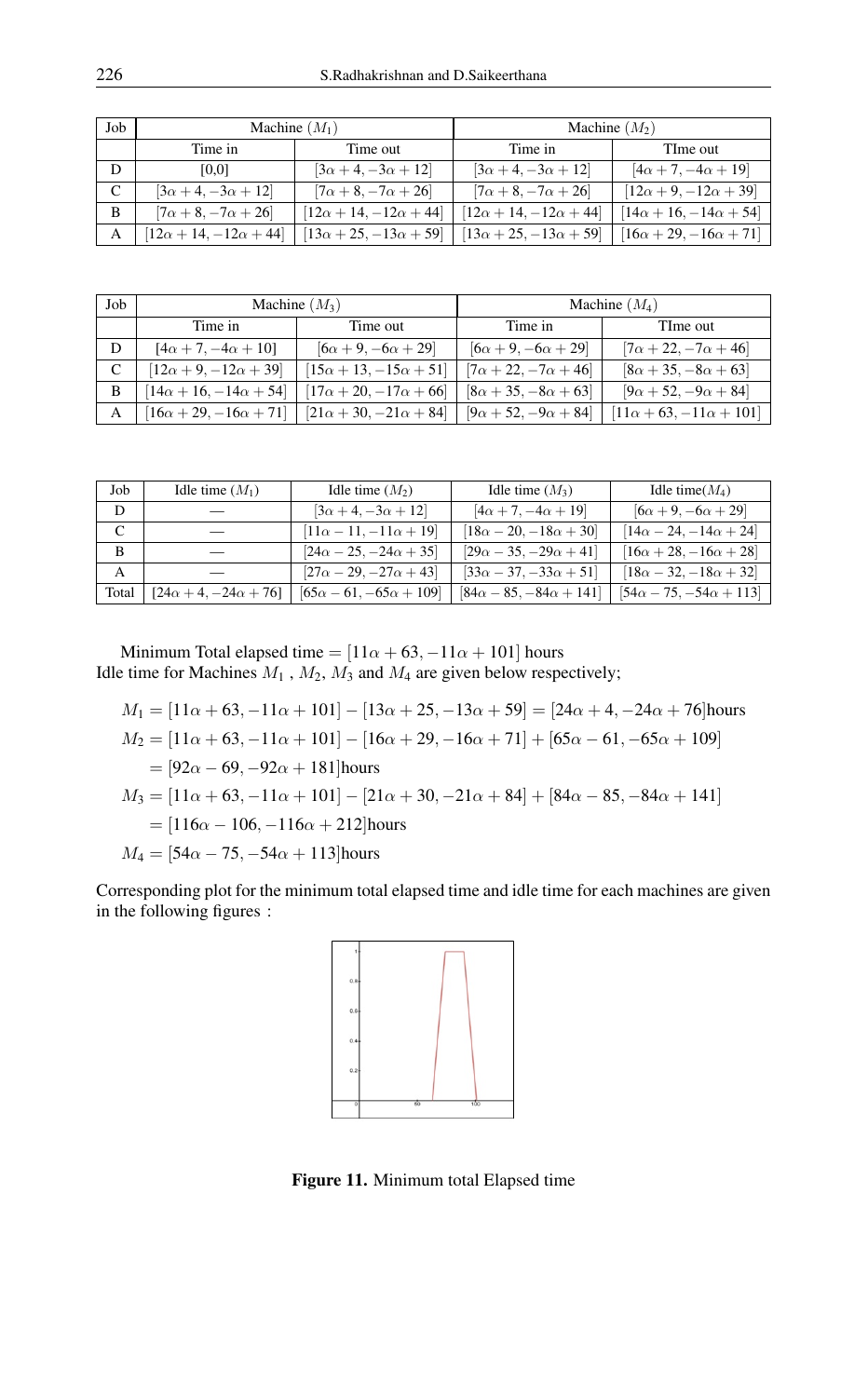

Figure 12. Idle Time for Machine 1



Figure 13. Idle Time for Machine 2



Figure 14. Idle Time for Machine 3